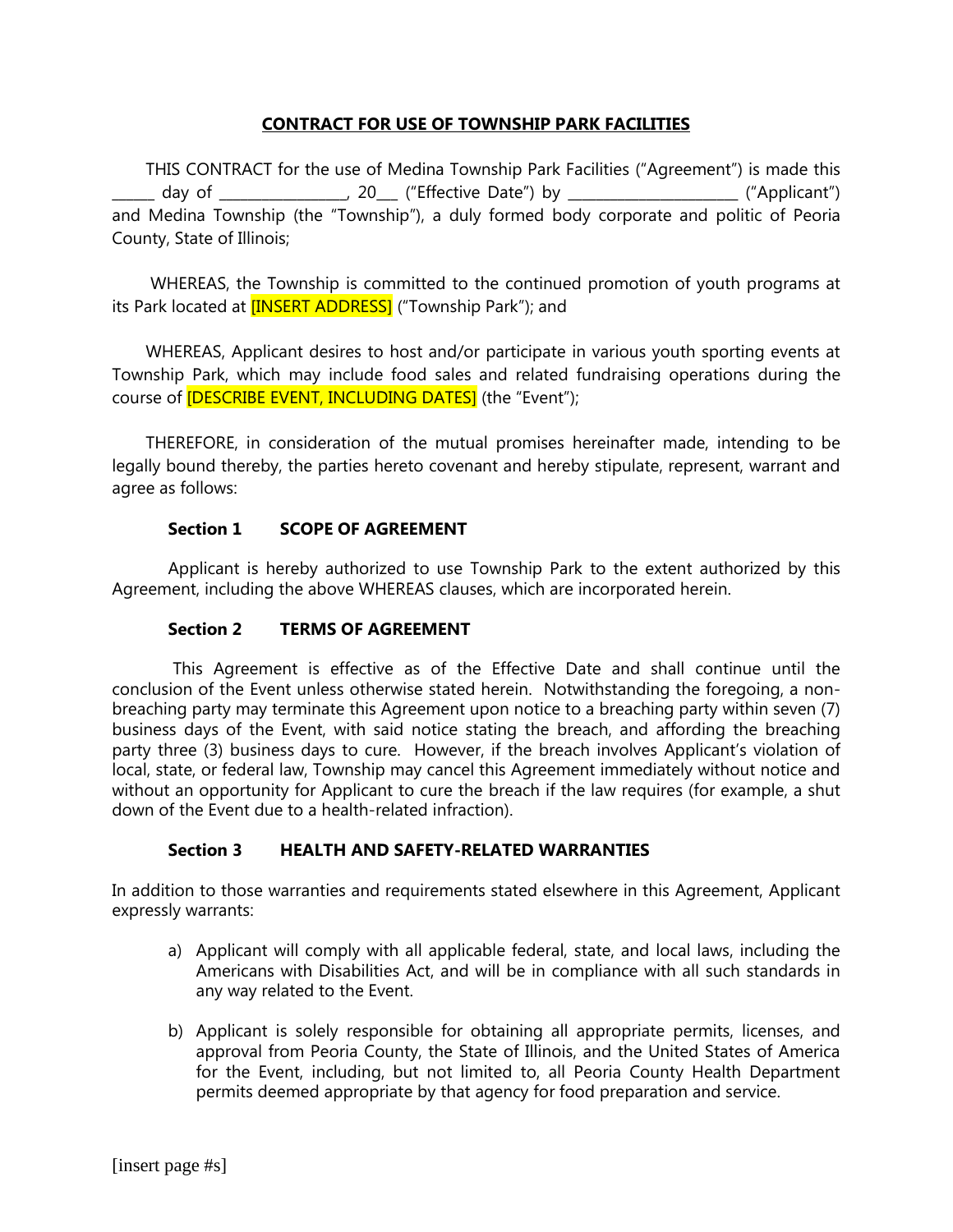- c) If granted an appropriate permits, Applicant may utilize grills for the Event, but grilling must be confined to enclosed metal containers and may only take place where authorized by the permitting authority. Hot coals must be cooled or doused with water after use and must be disposed of by Applicant as appropriate under local, state, and federal law. Disposing of coals on grass, at the base of a tree, or at any other location is strictly prohibited.
- d) Applicant warrants that alcohol will be prohibited during the Event.
- e) Applicant warrants and represents that all of its workers, employees, or independent contractors assigned to participate in the Event, including but not limited to, food handlers, umpires, coaches, and other personnel have the necessary experience and training to carry out the work contemplated herein.

All costs incurred by Applicant for the Event, including but not limited to permits, licenses, and others approvals are at the sole expense and risk of the Applicant, and copies of said documents must be provided to the Township Clerk before the Event can begin.

# **Section 4 INDEPENDENT CONTRACTOR**

Applicant is at all times an independent contractor, and not an agent of the Township. Applicant shall not represent itself as an agent of Township to any third party. All vendors or other persons working at the Event shall work under the direct supervision of Applicant. Nothing in this Agreement shall be deemed or construed by any third party as creating a relationship of principal and agent, joint venture, or partnership between the parties hereto.

# **Section 5 INDEMNIFICATION AND LIMITS OF LIABILITY**

Applicant assumes all responsibility for and hereby agrees to indemnify and hold harmless Medina Township, its Board of Trustees, all officers (including the Medina Township Road District Highway Commissioner), agents, employees, and attorneys against any losses, damages, liabilities, actions, suits, fines, proceedings, costs or expenses that Medina Township may incur or sustain or for which it may become liable (including, but not limited to, personal and bodily injury to, or death of, persons or damage to property) resulting from, arising out of or in any way relating to the Event. The obligation to indemnify and hold harmless Medina Township will survive the termination or expiration of this Agreement.

# **Section 6 INSURANCE**

Applicant shall, at its sole expense, maintain in effect at all times during the Event insurance coverage with insurers deemed satisfactory by Township. The insurance coverage shall not only extend to Applicant, but the Township, Medina Township and the Medina Township Road District. These entities shall be named as additional insurers.

Applicant shall submit two documents to satisfy this insurance requirement:

a) A "Certificate of Insurance" in the amount of no less than \$1,000,000.00 worth of General Liability coverage that names Medina Township and the Medina Township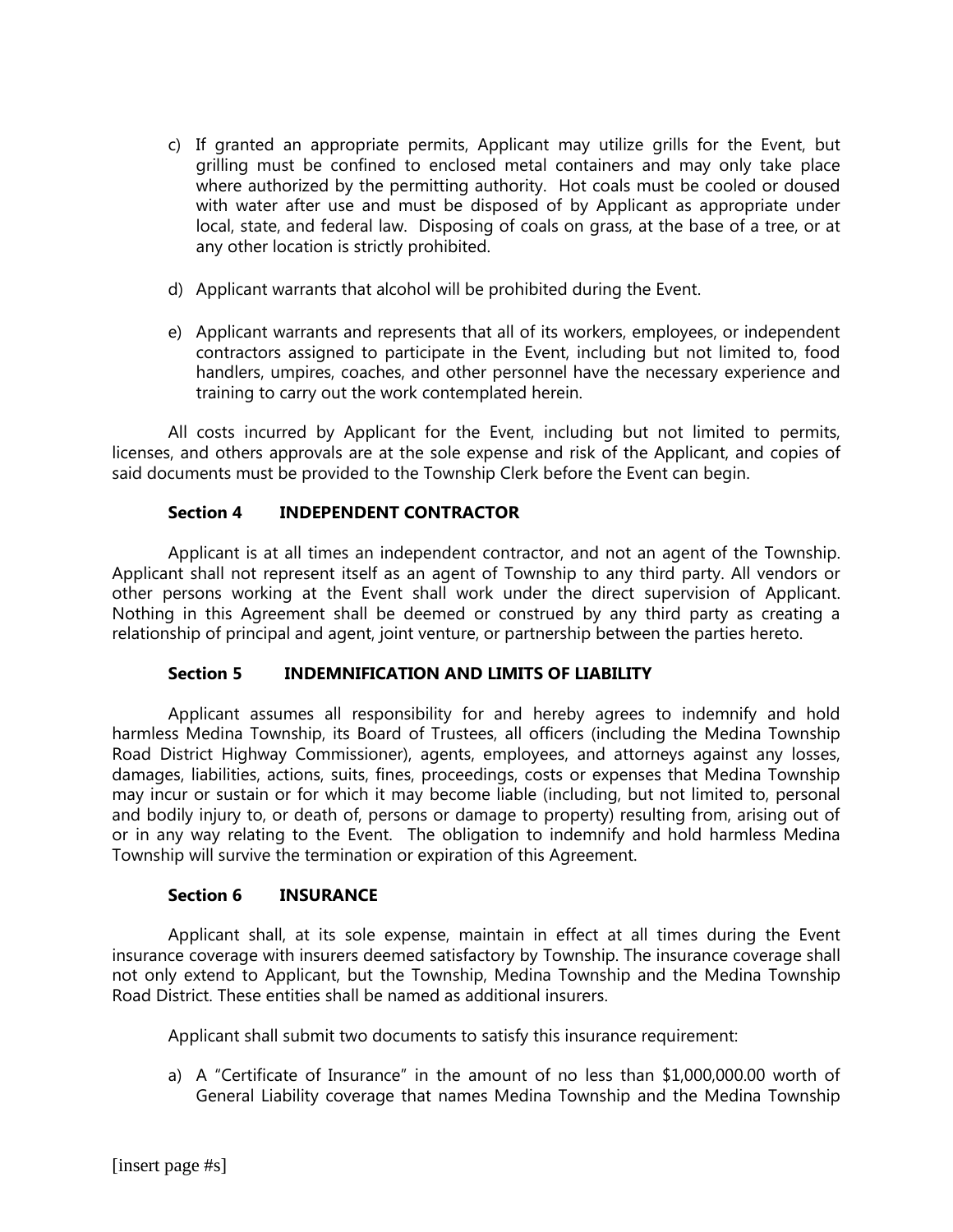Road District as additional insureds on a primary, non-contributory basis that must cover the Event, including all set-up and tear-down for the Event occurring at Township Park or in preparation of the Event at other locations. The Certificate of Insurance MUST provide thirty (30) calendar days notice of cancellation, except ten (10) days notice for non-payment of premium. Please reference the Event on the insurance certificate.

b) An "Endorsement" issued under Applicant's General Liability policy of insurance for the Event that reflects the following as additional insureds for the Event: "Medina Township, the Medina Township Road District, members of the Medina Township Board of Trustees, and all other officers, agents, and employees of Medina Township, individually and collectively." No abbreviations or changes in the structure of this sentence will be accepted. The Endorsement shall also state that coverage afforded by the Endorsement shall apply as Primary. Other insurance maintained by the Township shall be excess only and not contributing with the insurance provided under Applicant's policy(ies). If Applicant's carrier is unable to fit the additional insureds on the space provided on the Endorsement, an attached Exhibit with the proper wording is acceptable.

No requirements contained in this Section are intended to and shall not in any manner limit or qualify the liabilities and obligations assumed by Applicant under this Agreement. Applicant shall deliver an original certificate of insurance and required notices pursuant thereto to the Medina Township Hall in care of the Township Clerk. The Event will not be allowed to proceed (including any on-site preparation) until the documents required in this Section of the Agreement have been obtained and furnished to and approved by the Township.

# **\*Section 7 CLEANING UP**

Applicant shall at all times keep Township Park free from the unreasonable accumulation of waste.

#### **Section 8 GOVERNING LAW**

All matters regarding the construction and interpretation and performance of this agreement shall be governed by the laws of the State of Illinois. Peoria, Illinois shall be the exclusive venue and jurisdiction for the resolution of disputes hereunder.

#### **Section 9 SAFETY**

Applicant shall immediately (within one hour) notify Township of any injury or potential violation of the law relating to its obligations under this Agreement. This notice shall be confirmed and delivered to Township in writing within twenty-four (24) hours from the time of the injury.

#### **Section 10 ASSIGNMENTS**

This Agreement shall be binding upon and inure to the benefit of the parties named herein and their respective heirs, successors, and permitted assigns, but Applicant shall not assign this Agreement without the prior written consent of Township.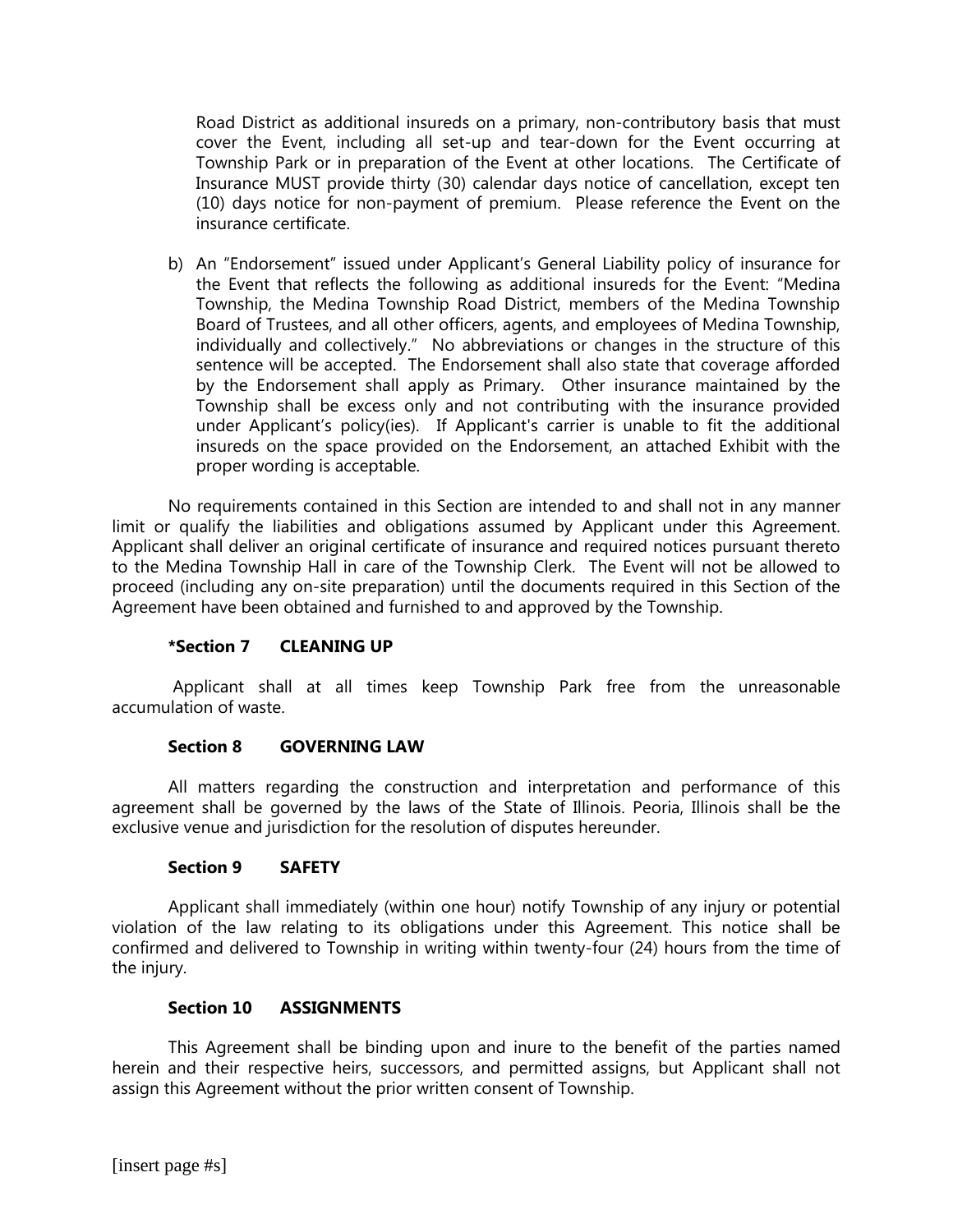### **Section 11 FORCE MAJEURE**

Neither party will be considered in default of this Agreement to the extent that any such breach is made by any cause beyond a party's reasonable control such as acts of God, wars, fires, explosions, natural disasters, sabotage and governmental laws ("force majeure event"). Labor issues shall not constitute a force majeure event.

The party whose performance is affected by any force majeure event shall give prompt notice to the other party stating the details and full particulars in the expected duration, and shall take reasonable steps to resume performance promptly. If the force majeure event continues for more than thirty (30) calendar days, the party not affected shall have the option to terminate this Agreement upon notice to the other party.

# **Section 12 NOTICE**

Any notice or demand required or permitted under the terms of this Agreement or any rule of law shall be deemed or been duly given made if deposited in the United States Mail in a sealed envelope postage pre-paid by registered or certified mail or delivered by private overnight courier service (UPS or Fed-Ex only) respectively addresses as follows:

To: Township Medina Township Clerk [INSERT PREFERRED CONTACT INFORMATION]

To: Applicant [INSERT INFORMATION]

In the event notices are sent by overnight courier, it shall be deemed effective on the next business day after sending. In the event that it is sent by registered or certified mail, it shall be deemed to be effective on the third business day after sending. Either party may direct that notice be given to a different address by subsequent written notice.

Further, Applicant provides the following "Emergency Contact" information should the Township need to reach a representative of the Applicant or should the Applicant need to contact the Township with any issue related to the Event:

# [INSERT EMERGENCY CONTACTS]

# **Section 13 CONFLICTS AND DOCUMENTS; ENTIRE CONTRACT**

This Agreement sets forth the entire agreement between Applicant and the Township on the subjects covered herein, and no terms, conditions, understanding or agreement purporting to modify or bury the terms of this Agreement shall be binding unless made in writing and signed by authorized representatives of Applicant and the Township.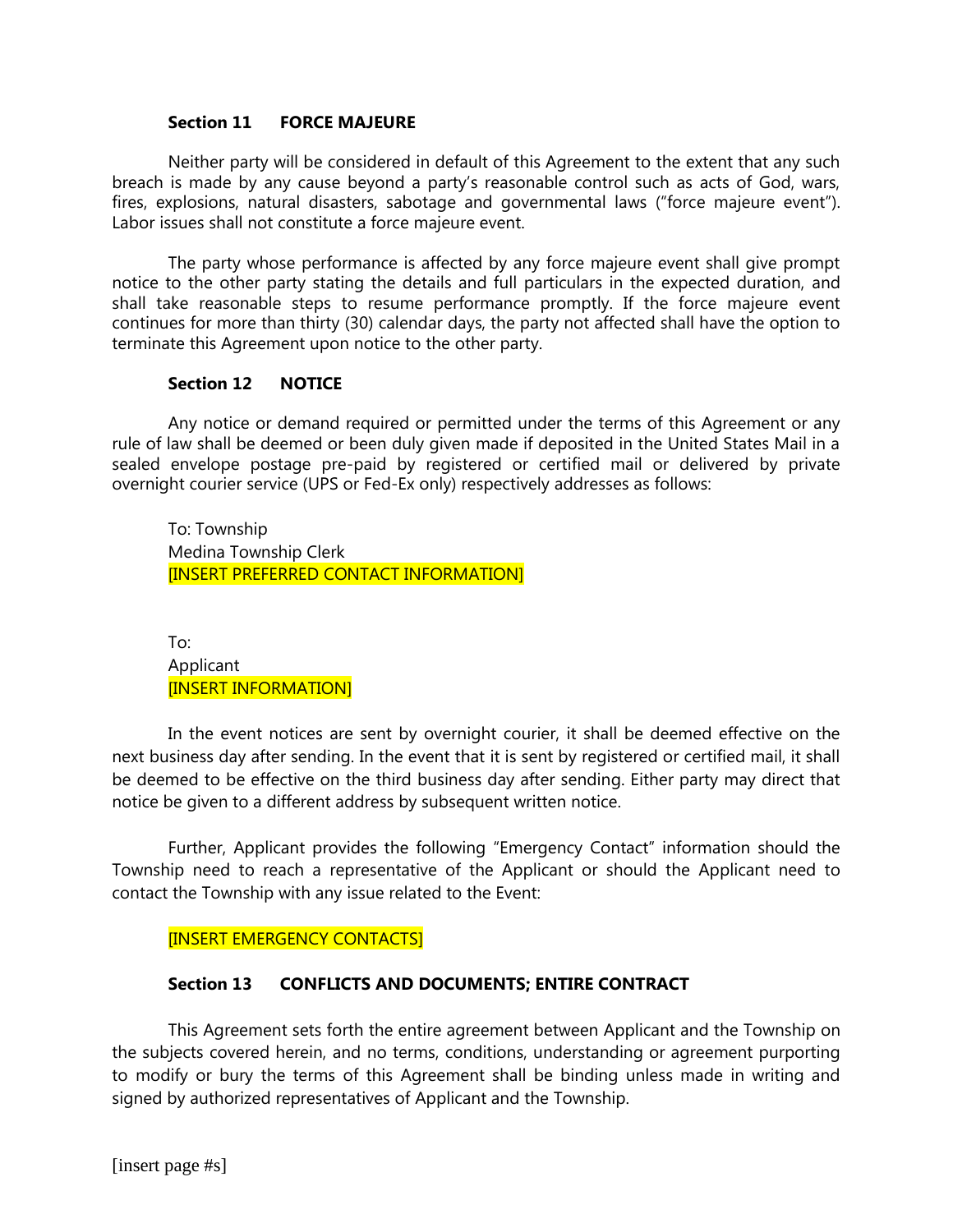### **Section 14 INTERPRETATION**

This Agreement is a contract of negotiations during which the parties have had an opportunity to make alterations, changes and deletions and have in fact made such alterations, deletions, and additions to the text. This Agreement should be read as drafted equally by all concerned with no presumption or penalty attached to any party for its particular role in producing any preliminary or final draft of this Agreement or any provisions thereof.

# **Section 15 NO PARTY BENEFICIARY**

The parties agree to look solely to each other with respect to the performance of this Agreement. This Agreement and each and every provision hereof are for the exclusive benefit of Applicant and the Township and not for the benefit of any third party and no third party shall be able entitled to rely upon or enforce the terms of this Agreement or to be a third party beneficiary thereof.

### **Section 16 COUNTER PARTS**

This Agreement may be executed using any number of counter parts and shall be fully effective and enforceable upon exchange of such executed counter parts by facsimile or electronic mail transmittal. Immediately following the exchange of executed counter parts by transmittal, the parties shall transmit signed original counter parts to each other but the failure of either party to comply with this requirement shall not render this Agreement void or otherwise unenforceable.

IN WITNESS WHEREOF, the parties have executed this Agreement with the date first above written.

\_\_\_\_\_\_\_\_\_\_\_\_\_\_\_\_\_\_\_\_\_\_\_\_\_\_\_\_\_\_\_\_\_\_\_\_\_\_\_ \_\_\_\_\_\_\_\_\_\_\_\_\_\_\_\_\_\_\_\_\_\_\_\_\_\_\_\_\_\_\_\_\_\_\_\_\_\_

APPLICANT MEDINA TOWNSHIP

By: By:

Date:\_\_\_\_\_\_\_\_\_\_\_\_\_\_\_\_\_\_\_\_\_\_\_\_\_\_\_\_\_\_\_\_\_ Date:\_\_\_\_\_\_\_\_\_\_\_\_\_\_\_\_\_\_\_\_\_\_\_\_\_\_\_\_\_\_\_\_

ATTEST:

By:\_\_\_\_\_\_\_\_\_\_\_\_\_\_\_\_\_\_\_\_\_\_\_\_\_\_\_\_\_\_\_\_\_\_\_ Township Clerk